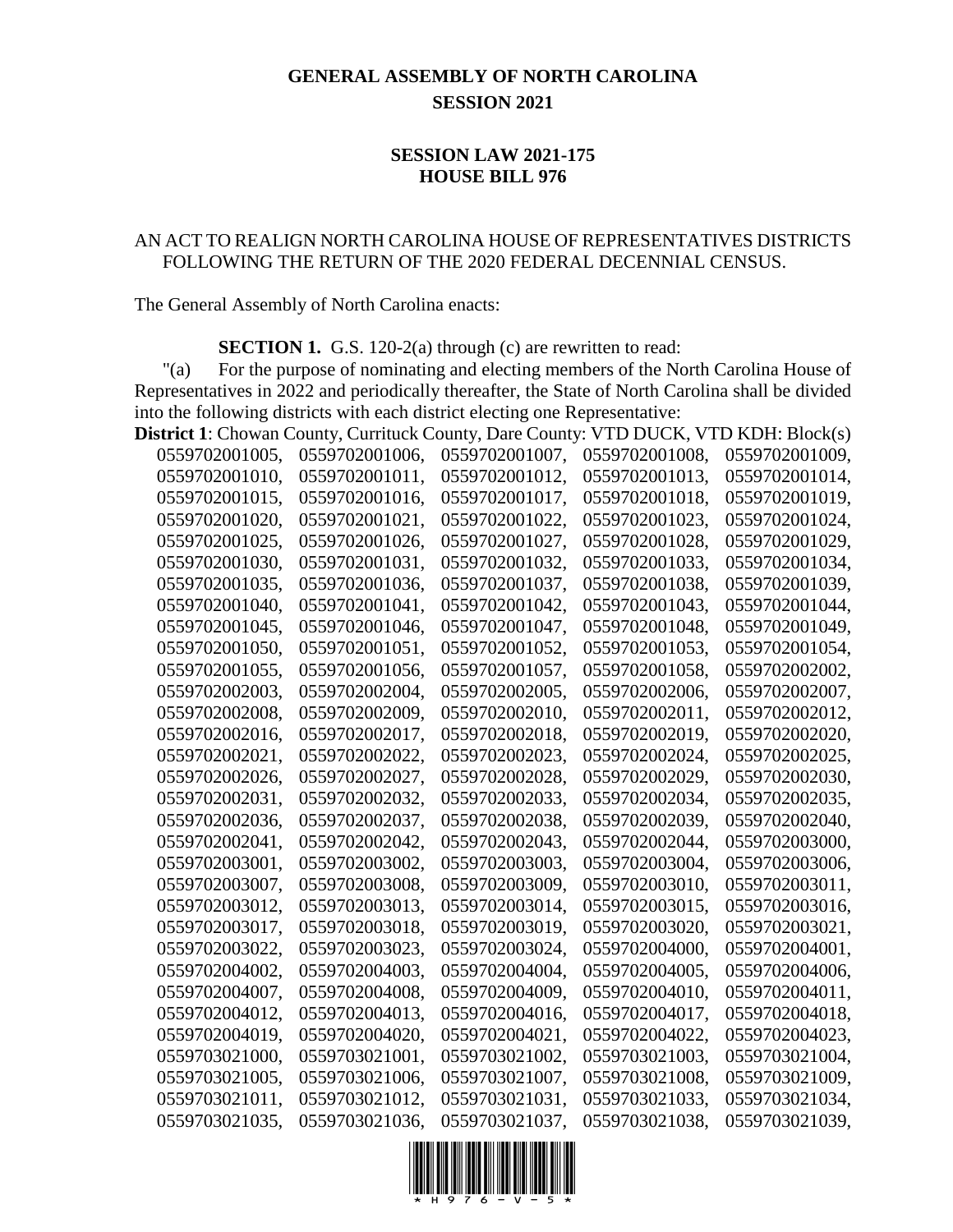| 0559703021040,                                                           | 0559703021041,                               | 0559703021042,  | 0559703021043,                                                              | 0559703021044, |
|--------------------------------------------------------------------------|----------------------------------------------|-----------------|-----------------------------------------------------------------------------|----------------|
| 0559703021045,                                                           | 0559703021046,                               | 0559703021047,  | 0559703021048,                                                              | 0559703021049. |
| 0559703021050,                                                           | 0559703021051,                               | 0559703021052,  | 0559703021053,                                                              | 0559703021054, |
| 0559703021055,                                                           | 0559703021056,                               | 0559703021057,  | 0559703021058,                                                              | 0559703021059, |
| 0559703021060,                                                           | 0559703021061,                               | 0559703021062,  | 0559703021063,                                                              | 0559703021064, |
| 0559703021065,                                                           | 0559703021066,                               | 0559703021067,  | 0559703021072,                                                              | 0559703021073, |
| 0559703021074,                                                           | 0559703021075,                               | 0559703022000,  | 0559703022001,                                                              | 0559703022002, |
| 0559703022003,                                                           | 0559703022004,                               | 0559703022005,  | 0559703022006.                                                              | 0559703022007. |
| 0559703022008.                                                           | 0559703022009,                               | 0559703022010,  | 0559703022011,                                                              | 0559703022012, |
| 0559703022013.                                                           | 0559703022014,                               | 0559703022015.  | 0559703022016,                                                              | 0559703022017, |
| 0559703022018,                                                           | 0559703022019,                               | 0559703022020,  | 0559703022021,                                                              | 0559703022022, |
| 0559703022023,                                                           | 0559703022024,                               | 0559703022025,  | 0559703022026,                                                              | 0559703022027, |
| 0559703022028,                                                           | 0559703022029,                               | 0559703022030,  | 0559703022031,                                                              | 0559703022032, |
| 0559703022033,                                                           | 0559703022034,                               | 0559703022035,  | 0559703022036,                                                              | 0559703022037, |
| 0559703022038,                                                           | 0559703022039,                               | 0559703022040,  | 0559703022041,                                                              | 0559703022042. |
| 0559703022043,                                                           | 0559703022044,                               | 0559703022045,  | 0559703022046,                                                              | 0559703022047, |
| 0559703022048,                                                           | 0559703022049,                               | 0559703022050,  | 0559703022051,                                                              | 0559703022052. |
| 0559703022053,                                                           | 0559703022054,                               | 0559703022055,  | 0559703022056,                                                              | 0559703022057, |
| 0559703022058,                                                           | 0559703022059,                               | 0559703022060,  | 0559703022061,                                                              | 0559703022062, |
| 0559703022063.                                                           | 0559703022064,                               | 0559703022065,  | 0559703022066,                                                              | 0559703022067, |
|                                                                          |                                              |                 | 0559703022068, 0559703022069, 0559901000005; VTD KTHK, VTD SOSH; Perquimans |                |
|                                                                          | County, Tyrrell County, Washington County.   |                 |                                                                             |                |
| <b>District 2:</b> Durham County: VTD                                    |                                              | 023: $Block(s)$ | 0630017082000,                                                              | 0630017082001, |
| 0630017082002,                                                           | 0630017082003,                               | 0630017082004,  | 0630017082009,                                                              | 0630017082010, |
| 0630017082011,                                                           | 0630017082012,                               | 0630017082013,  | 0630017082014,                                                              | 0630017084001, |
|                                                                          |                                              |                 |                                                                             |                |
| 0630017084002,                                                           | 0630017084005,                               | 0630017084006,  | 0630017084007,                                                              | 0630017084008, |
|                                                                          |                                              |                 | 0630017084009, 0630017084010, 0630017084013; VTD 025, VTD 026, VTD 028, VTD |                |
|                                                                          | 029, VTD 032, VTD 037, VTD 044, VTD 045, VTD |                 | $30-2$ : Block(s)                                                           | 0630018062002, |
| 0630018062003,                                                           | 0630018062004,                               | 0630018062005,  | 0630018062006,                                                              | 0630018062007, |
| 0630018062008,                                                           | 0630018062015,                               | 0630018062016,  | 0630018062017,                                                              | 0630018062018, |
| 0630018062019,                                                           | 0630018062029.                               | 0630018062030,  | 0630018062031,                                                              | 0630018062032, |
|                                                                          |                                              |                 | 0630018111009, 0630018111010, 0630018111011, 0630018111012; Person County.  |                |
| <b>District 3:</b> Craven County: VTD $002$ : Block(s) $0499611012002$ , |                                              |                 |                                                                             | 0499611012019, |
| 0499611012020,                                                           | 0499611012021,                               | 0499611012022,  | 0499611012023,                                                              | 0499611012024, |
| 0499611012025,                                                           | 0499611012026,                               | 0499611012027,  | 0499611012028,                                                              | 0499611012029, |
| 0499611012030,                                                           | 0499611012031,                               | 0499611012032,  | 0499611012033,                                                              | 0499611012034, |
| 0499611012035,                                                           | 0499611012036,                               | 0499611012037,  | 0499611021000,                                                              | 0499611021002, |
| 0499611021003,                                                           | 0499611021006,                               | 0499611021007,  | 0499611021008,                                                              | 0499611021009, |
| 0499611021015,                                                           | 0499611021016,                               | 0499611021017,  | 0499611021018,                                                              | 0499611021019, |
| 0499611021020,                                                           | 0499611021021,                               | 0499611021022,  | 0499611021023,                                                              | 0499611021024, |
| 0499611021026,                                                           | 0499611022013,                               | 0499611022014,  | 0499611022015,                                                              | 0499611022016, |
| 0499611022017,                                                           | 0499611022018,                               | 0499611022020,  | 0499611022044,                                                              | 0499611022045, |
| 0499611022074,                                                           | 0499612011000,                               | 0499612011001,  | 0499612011002,                                                              | 0499612011003, |
| 0499612011004,                                                           | 0499612011005,                               | 0499612011006,  | 0499612011007,                                                              | 0499612011008, |
| 0499612011009,                                                           | 0499612011010,                               | 0499612011011,  | 0499612011012,                                                              | 0499612011013, |
| 0499612011014,                                                           | 0499612011015,                               | 0499612011016,  | 0499612011017,                                                              | 0499612011018, |
| 0499612011019,                                                           | 0499612011020,                               | 0499612011021,  | 0499612011022,                                                              | 0499612011023, |
| 0499612011024,                                                           | 0499612011025,                               | 0499612011026,  | 0499612011027,                                                              | 0499612011028, |
| 0499612011029,                                                           | 0499612011030,                               | 0499612011031,  | 0499612011032,                                                              | 0499612011033, |
| 0499612011034,                                                           | 0499612011035,                               | 0499612011036,  | 0499612011037,                                                              | 0499612011038, |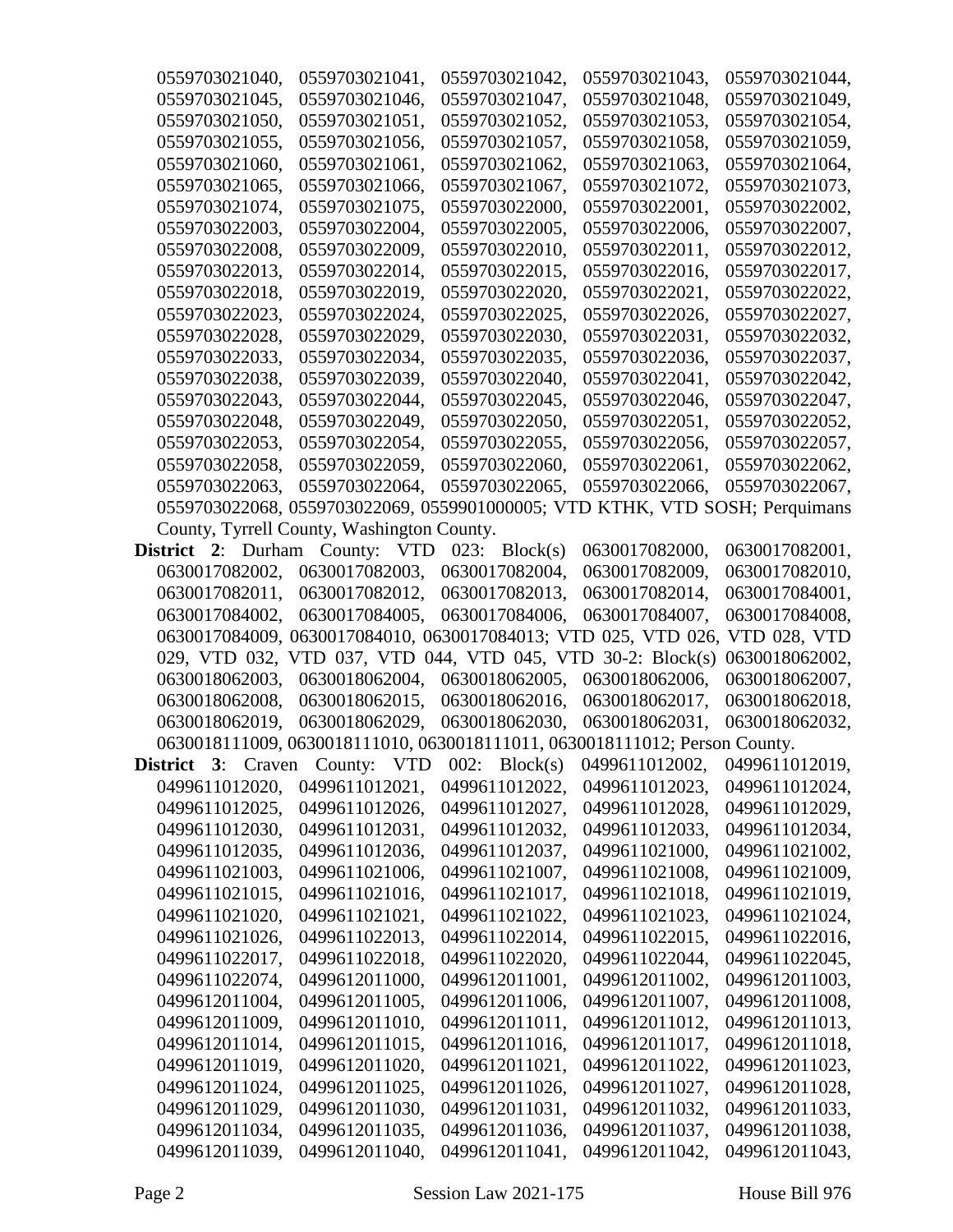| 0499612011044, | 0499612011045,                                                                | 0499612012000, | 0499612012001, | 0499612012002, |
|----------------|-------------------------------------------------------------------------------|----------------|----------------|----------------|
| 0499612012003, | 0499612012004,                                                                | 0499612012005, | 0499612012006, | 0499612012007, |
| 0499612012008, | 0499612012009,                                                                | 0499612012010, | 0499612012011, | 0499612012012, |
| 0499612012013, | 0499612012014,                                                                | 0499612012015, | 0499612012016, | 0499612012017, |
| 0499612012018, | 0499612012019,                                                                | 0499612012020, | 0499612012021, | 0499612012022. |
| 0499612012023, | 0499612012024,                                                                | 0499612012037, | 0499612013000, | 0499612013001, |
| 0499612013002, | 0499612013003,                                                                | 0499612013004, | 0499612013005, | 0499612013006, |
| 0499612013007, | 0499612013008,                                                                | 0499612013009, | 0499612013010. | 0499612013011, |
| 0499612013012, | 0499612013013,                                                                | 0499612013014, | 0499612013015. | 0499612013016. |
| 0499612013017, | 0499612013018.                                                                | 0499612013019. | 0499612013020, | 0499612013021, |
| 0499612021000, | 0499612021001,                                                                | 0499612021002, | 0499612021003, | 0499612021004, |
| 0499612021005, | 0499612021006,                                                                | 0499612021007, | 0499612021008, | 0499612021009, |
| 0499612021010, | 0499612021011,                                                                | 0499612021012, | 0499612021013. | 0499612021014, |
| 0499612021015, | 0499612021016,                                                                | 0499612021017, | 0499612021018, | 0499612021019, |
| 0499612021020, | 0499612021021,                                                                | 0499612021022, | 0499612021023, | 0499612021024, |
| 0499612021025, | 0499612021026,                                                                | 0499612021027, | 0499612021028, | 0499612021029, |
| 0499612021030, | 0499612021031,                                                                | 0499612021032, | 0499612021033, | 0499612021034, |
| 0499612021035, | 0499612021036,                                                                | 0499612021037, | 0499612021038, | 0499612021039, |
| 0499612021040, | 0499612021041,                                                                | 0499612021042, | 0499612021043. | 0499612021044, |
| 0499612021045, | 0499612021046,                                                                | 0499612021047, | 0499612021048, | 0499612021049, |
| 0499612021050, | 0499612021051,                                                                | 0499612021052, | 0499612021053, | 0499612021054, |
| 0499612021055, | 0499612021056,                                                                | 0499612021057, | 0499612021058, | 0499612021059, |
| 0499612021060, | 0499612021061,                                                                | 0499612021062, | 0499612021063, | 0499612021064, |
| 0499612021065, | 0499612021066,                                                                | 0499612021067, | 0499612021068, | 0499612021069. |
| 0499612021070, | 0499612021071,                                                                | 0499612021072, | 0499612021073, | 0499612021074, |
| 0499612021075, | 0499612021076,                                                                | 0499612021077, | 0499612021078, | 0499612021080, |
| 0499612021081, | 0499612021082,                                                                | 0499612021083, | 0499612021084, | 0499612021085, |
| 0499612021086, | 0499612021087.                                                                | 0499612021088. | 0499612021089. | 0499612021090, |
| 0499612021095, | 0499612021099,                                                                | 0499612021100, | 0499612021101, | 0499612021103, |
|                | 0499612021104, 0499612021105, 0499613013000, 0499613032046; VTD 003, VTD 005, |                |                |                |
|                | VTD 007, VTD 011, VTD 016, VTD 017, VTD 020, VTD 021, VTD 023, VTD CFB8, VTD  |                |                |                |
|                | CLR4, VTD DFB9, VTD N1, VTD N2, VTD N3N5, VTD N4, VTD N6, VTD TE13, VTD       |                |                |                |
| VE14.          |                                                                               |                |                |                |

- **District 4**: Duplin County, Wayne County: VTD 014, VTD 015, VTD 016: Block(s) 1910009012000, 1910009012001, 1910009012002, 1910009012003, 1910009012004, 1910009012005, 1910009012006, 1910009012007, 1910009021005, 1910009021006, 1910009021007, 1910009021008, 1910009023029, 1910009023030, 1910009023031, 1910009023032, 1910009023033, 1910009023034, 1910009023039; VTD 024, VTD 026, VTD 027, VTD 028, VTD 2530.
- **District 5**: Camden County, Gates County, Hertford County, Pasquotank County.

**District 6**: Harnett County: VTD PR01, VTD PR07, VTD PR08, VTD PR16, VTD PR23, VTD PR28.

**District 7**: Franklin County, Granville County: VTD MTEN, VTD WILT.

**District 8**: Pitt County: VTD 101, VTD 1201, VTD 1501, VTD 1503, VTD 1504A, VTD 1504B, VTD 1505A, VTD 1505B, VTD 1506, VTD 1507, VTD 1507B, VTD 1508A, VTD 1508B, VTD 1512A, VTD 301, VTD 401, VTD 501, VTD 701, VTD 800A, VTD 800B, VTD 901.

**District 9**: Pitt County: VTD 1001, VTD 1101, VTD 1102A, VTD 1102B, VTD 1301, VTD 1403A1, VTD 1403A2, VTD 1403B, VTD 1509, VTD 1510A, VTD 1510B, VTD 1511A, VTD 1511B, VTD 1512B, VTD 1513A, VTD 1513B, VTD 200A, VTD 200B, VTD 601.

**District 10**: Wayne County: VTD 001, VTD 002, VTD 003, VTD 004, VTD 005, VTD 006, VTD 007, VTD 008, VTD 009, VTD 010, VTD 011, VTD 012, VTD 013, VTD 016: Block(s)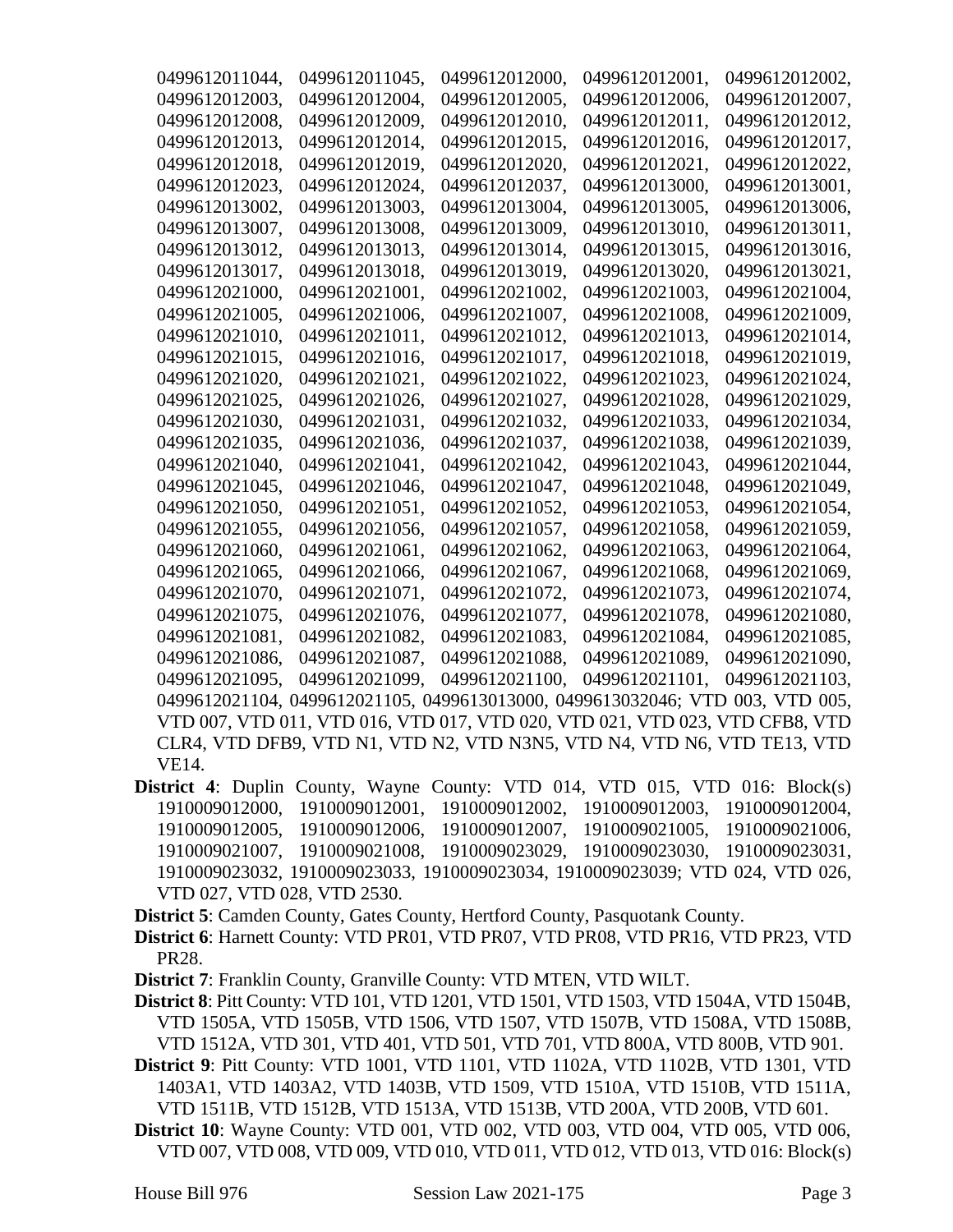| 1910009011000, | 1910009011001.                                                                 | 1910009011002. | 1910009011003. | 1910009011004, |
|----------------|--------------------------------------------------------------------------------|----------------|----------------|----------------|
| 1910009011005. | 1910009011006.                                                                 | 1910009011007. | 1910009011008. | 1910009011009, |
| 1910009011010. | 1910009011011.                                                                 | 1910009011012. | 1910009011013. | 1910009011014, |
| 1910009011015, | 1910009011016.                                                                 | 1910009011017. | 1910009011018, | 1910009011019, |
| 1910009011020, | 1910009011045.                                                                 | 1910009013000. | 1910009013001, | 1910009013002. |
| 1910009013003, | 1910009013004,                                                                 | 1910009013005. | 1910009013006. | 1910009013007. |
| 1910009013008. | 1910009013009.                                                                 | 1910009013010. | 1910009013011, | 1910009013012. |
| 1910009013013. | 1910009013014,                                                                 | 1910009013015. | 1910009013016. | 1910009013017. |
| 1910009013018. | 1910009013019.                                                                 | 1910009013020, | 1910009013021, | 1910009013022, |
| 1910009013023. | 1910009013024,                                                                 | 1910009013025, | 1910009013026, | 1910009013027. |
| 1910009013028. | 1910009022008.                                                                 | 1910009022009. | 1910009022010. | 1910009022011, |
| 1910009023000, | 1910009023001.                                                                 | 1910009023002, | 1910009023003. | 1910009023004, |
| 1910009023005, | 1910009023006.                                                                 | 1910009023007. | 1910009023008. | 1910009023009. |
| 1910009023010. | 1910009023011,                                                                 | 1910009023012, | 1910009023014, | 1910009023017. |
|                | 1910009023018, 1910009023041; VTD 017, VTD 018, VTD 021, VTD 022, VTD 023, VTD |                |                |                |
| 029, VTD 1920. |                                                                                |                |                |                |

**District 11**: Wake County: VTD 01-31, VTD 01-32, VTD 01-41, VTD 01-48, VTD 01-49, VTD 04-01, VTD 04-02, VTD 04-03, VTD 04-04, VTD 04-09, VTD 04-10, VTD 04-11, VTD 04-12, VTD 04-14, VTD 04-15, VTD 04-16, VTD 04-20, VTD 18-01, VTD 18-06.

**District 12**: Greene County, Jones County, Lenoir County.

| District       | 13: | Carteret County, Craven |  |                | County: VTD | 002: | Block(s)       |  | 0499611021001, |  |
|----------------|-----|-------------------------|--|----------------|-------------|------|----------------|--|----------------|--|
| 0499611021004, |     | 0499611021005,          |  | 0499611021010, |             |      | 0499611021011, |  | 0499611021012, |  |
| 0499611021013. |     | 0499611021014,          |  | 0499611021025, |             |      | 0499611021027, |  | 0499611022023, |  |
| 0499611022024, |     | 0499611022025,          |  | 0499611022026, |             |      | 0499611022027, |  | 0499611022029, |  |
| 0499611022030, |     | 0499611022031,          |  | 0499611022032, |             |      | 0499611022033, |  | 0499611022035, |  |
| 0499611022036, |     | 0499611022037,          |  | 0499611022038, |             |      | 0499611022041, |  | 0499611022042, |  |
| 0499611022043, |     | 0499611022046,          |  | 0499611022047, |             |      | 0499611022048, |  | 0499611022049, |  |
| 0499611022051, |     | 0499611022052,          |  | 0499611022053, |             |      | 0499611022054, |  | 0499611022055, |  |
| 0499611022056, |     | 0499611022057,          |  | 0499611022058, |             |      | 0499611022059, |  | 0499611022060, |  |
| 0499611022061, |     | 0499611022062,          |  | 0499611022063, |             |      | 0499611022064, |  | 0499611022065, |  |
| 0499611022066, |     | 0499611022067,          |  | 0499611022068, |             |      | 0499611022069, |  | 0499611022070, |  |
| 0499611022071, |     | 0499611022072,          |  | 0499611022073, |             |      | 0499611022075, |  | 0499611022076, |  |
| 0499611022077, |     | 0499611022078,          |  | 0499611022079, |             |      | 0499611022080, |  | 0499611022081, |  |
| 0499611022082, |     | 0499611022083,          |  | 0499611022084, |             |      | 0499611022085, |  | 0499611022086, |  |
| 0499611022087, |     | 0499611022088,          |  | 0499611022089. |             |      | 0499612012025, |  | 0499612012026, |  |
| 0499612012027, |     | 0499612012028,          |  | 0499612012029, |             |      | 0499612012030, |  | 0499612012031, |  |
| 0499612012032, |     | 0499612012033,          |  | 0499612012034, |             |      | 0499612012035, |  | 0499612012036, |  |
| 0499612012038, |     | 0499612012039,          |  | 0499612012040, |             |      | 0499612012041, |  | 0499612012042, |  |
| 0499612012043, |     | 0499612021079,          |  | 0499612021091, |             |      | 0499612021092, |  | 0499612021093, |  |
| 0499612021094, |     | 0499612021102,          |  | 0499613011000, |             |      | 0499613011001, |  | 0499613011002, |  |
| 0499613011003, |     | 0499613011004,          |  | 0499613011005, |             |      | 0499613011006, |  | 0499613011007, |  |
| 0499613011008, |     | 0499613011009,          |  | 0499613011010, |             |      | 0499613011011, |  | 0499613011012, |  |
| 0499613011013, |     | 0499613011014,          |  | 0499613011015, |             |      | 0499613011016, |  | 0499613011017, |  |
| 0499613011018, |     | 0499613011019,          |  | 0499613011020, |             |      | 0499613011021, |  | 0499613011022, |  |
| 0499613011023, |     | 0499613011024,          |  | 0499613011025, |             |      | 0499613012000, |  | 0499613012001, |  |
| 0499613012002, |     | 0499613012003,          |  | 0499613012004, |             |      | 0499613012005, |  | 0499613012006, |  |
| 0499613012007, |     | 0499613012008,          |  | 0499613012009. |             |      | 0499613012010, |  | 0499613012011, |  |
| 0499613012012, |     | 0499613012013,          |  | 0499613012014, |             |      | 0499613012015, |  | 0499613012016, |  |
| 0499613012017, |     | 0499613012018,          |  | 0499613012019, |             |      | 0499613012020, |  | 0499613012021, |  |
| 0499613012022, |     | 0499613012023,          |  | 0499613012024, |             |      | 0499613012025, |  | 0499613012026, |  |
| 0499613012027, |     | 0499613012028.          |  | 0499613012029. |             |      | 0499613012030. |  | 0499613012031, |  |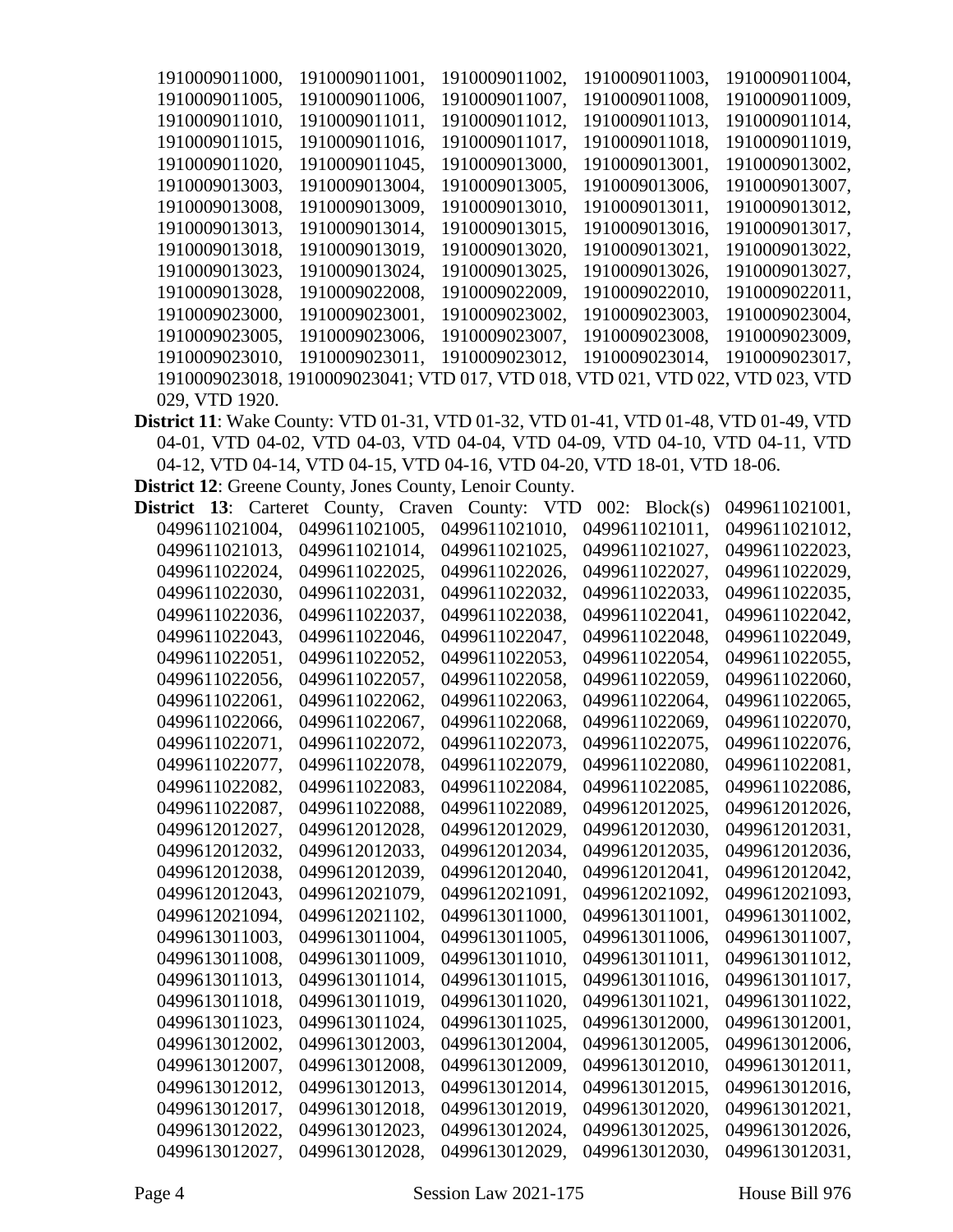| 0499613012033. | 0499613012034, | 0499613012035, | 0499613012036, |
|----------------|----------------|----------------|----------------|
| 0499613012038, | 0499613012039, | 0499613012040. | 0499613012041. |
| 0499613012043. | 0499613012044, | 0499613012045, | 0499613013001, |
| 0499613013003. | 0499613013004, | 0499613013005, | 0499613013006, |
| 0499613013008, | 0499613013009. | 0499613013010. | 0499613013011. |
| 0499613013013. | 0499613013014, | 0499613013015. | 0499613013016. |
| 0499613013018, | 0499613013019. | 0499613013020, | 0499613013021, |
| 0499613013023, | 0499613013024, | 0499613013025, | 0499613013026, |
| 0499613013028, | 0499613013029, | 0499613013030. | 0499613021004, |
| 0499613021006. | 0499613021007, | 0499613021008, | 0499613021009. |
| 0499613021011, | 0499613021012, | 0499613021013, | 0499613021014, |
| 0499613021016, | 0499613021017, | 0499613021019, | 0499613021020, |
| 0499613021022, | 0499613021023, | 0499613022000, | 0499613022001, |
| 0499613022003, | 0499613022004, | 0499613022005. | 0499613022006. |
| 0499613022008, | 0499613022009, | 0499613022010, | 0499613022011, |
| 0499613022013, | 0499613022014, | 0499613022015, | 0499613022016, |
| 0499613023001, | 0499613023002, | 0499613023003, | 0499613023004, |
| 0499613023006, | 0499613023007, | 0499613023008, | 0499613023009, |
| 0499613023011, | 0499613023012, | 0499613023013, | 0499613023014, |
| 0499613023016, | 0499613023017, | 0499613023018, | 0499613023019, |
|                | TD 019.        |                |                |
|                | 0499613032045; |                |                |

- **District 14**: Onslow County: VTD BC21, VTD BM08, VTD EN03, VTD HM05, VTD HU20, VTD ML23, VTD MT24, VTD NE22A, VTD NE22B, VTD SW19.
- **District 15**: Onslow County: VTD CR07, VTD FS16, VTD HR17, VTD JA01, VTD NR02, VTD SF18, VTD TL06, VTD VR15, VTD WN04.
- **District 16**: Onslow County: VTD CL10, VTD GB12, VTD HN14, VTD NM13, VTD RL09; Pender County.
- **District 17**: Brunswick County: VTD 001, VTD 002, VTD 003, VTD 005, VTD 011, VTD 013, VTD 014, VTD 015, VTD 016, VTD 017, VTD 018, VTD 019, VTD 04A, VTD 4B2.
- **District 18**: New Hanover County: VTD CF01, VTD CF02, VTD CF05, VTD CF06, VTD H01, VTD H06, VTD H10, VTD H11, VTD W03, VTD W08, VTD W12, VTD W13, VTD W15, VTD W25, VTD W26, VTD W27, VTD W28, VTD W29, VTD W31.
- **District 19**: Brunswick County: VTD 006, VTD 007, VTD 008, VTD 009, VTD 012, VTD 020, VTD 021, VTD 022, VTD 023, VTD 10A, VTD 10B; New Hanover County: VTD FP03, VTD FP04, VTD FP06, VTD FP07, VTD FP08, VTD M03, VTD W30.
- **District 20**: New Hanover County: VTD H02, VTD H03, VTD H04, VTD H05, VTD H08, VTD H12, VTD H13, VTD M02, VTD M04, VTD M06, VTD M07, VTD W16, VTD W17, VTD W18, VTD W21, VTD W24, VTD WB.
- **District 21**: Wake County: VTD 04-06, VTD 04-07, VTD 06-06, VTD 06-07, VTD 15-02, VTD 15-04, VTD 16-03, VTD 16-05, VTD 16-06, VTD 18-02, VTD 18-03, VTD 18-04, VTD 18-05, VTD 18-07, VTD 18-08, VTD 20-05.
- **District 22**: Bladen County, Sampson County.
- **District 23**: Bertie County, Edgecombe County, Martin County.
- **District 24**: Nash County: VTD P01A, VTD P02A; Wilson County.
- **District 25**: Nash County: VTD P03A, VTD P04A, VTD P05A, VTD P06A, VTD P07A, VTD P08A, VTD P09A, VTD P10A, VTD P11A, VTD P12A, VTD P13A, VTD P14A, VTD P15A, VTD P16A, VTD P17A, VTD P18A, VTD P19A, VTD P20A, VTD P21A, VTD P22A, VTD P23A, VTD P24A.
- **District 26**: Johnston County: VTD PR09, VTD PR10A, VTD PR10B, VTD PR11A, VTD PR11B, VTD PR12B, VTD PR20, VTD PR21, VTD PR29A, VTD PR29B, VTD PR32, VTD PR34.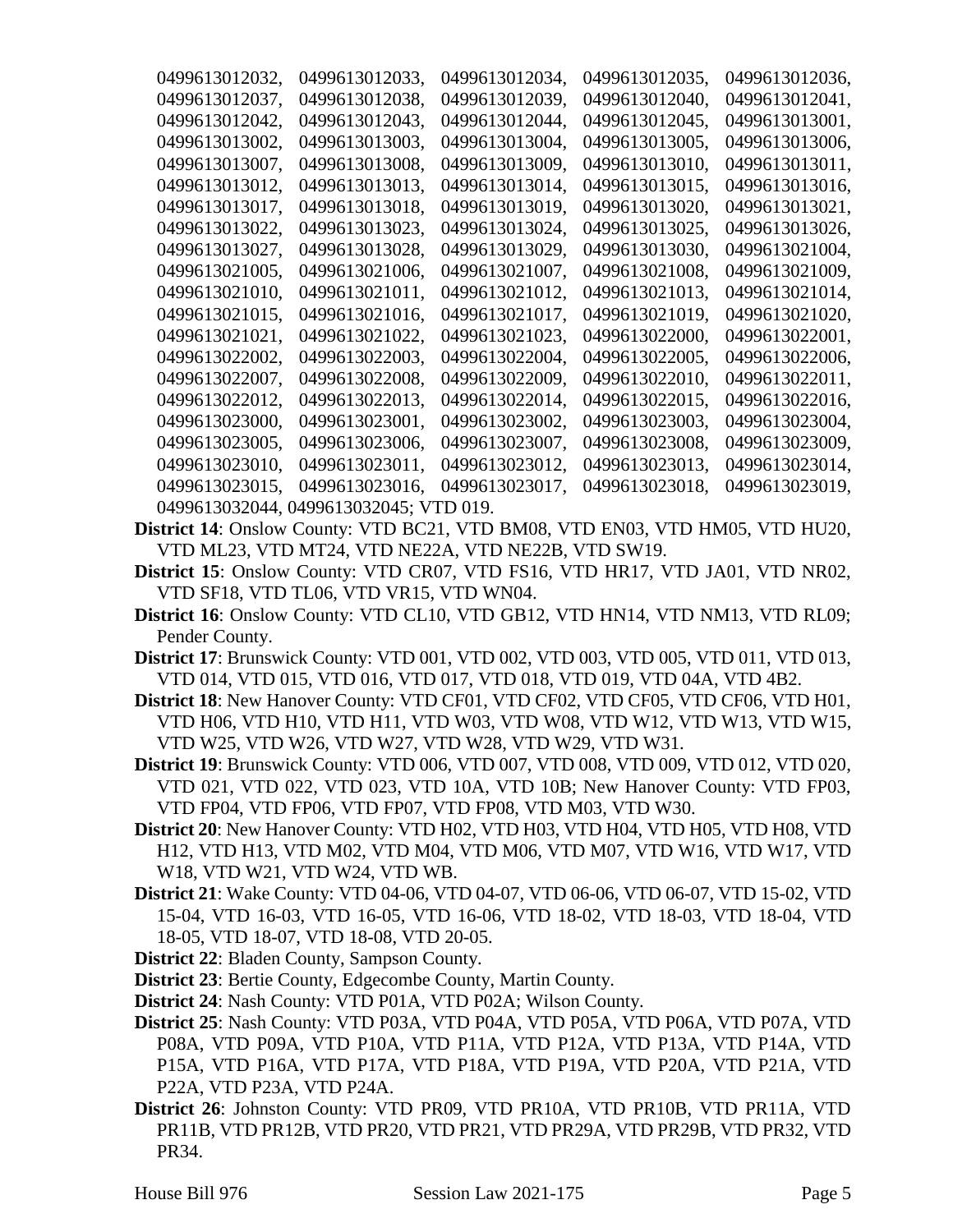**District 27**: Halifax County, Northampton County, Warren County.

**District 28**: Johnston County: VTD PR04, VTD PR07, VTD PR08, VTD PR13, VTD PR14, VTD PR19, VTD PR22, VTD PR24, VTD PR25, VTD PR26, VTD PR27A, VTD PR27B, VTD PR28, VTD PR30, VTD PR35, VTD PR36, VTD PR37, VTD PR38.

- **District 29**: Durham County: VTD 009, VTD 012, VTD 013, VTD 014: Block(s) 0630010012000, 0630010012001, 0630010012002, 0630010012003, 0630010012004, 0630010012005, 0630010012006, 0630010012007, 0630010012008, 0630010012009, 0630010012010, 0630010012011, 0630010012012, 0630010012013, 0630010012014, 0630010012015, 0630010012016, 0630010012017, 0630010012018, 0630010012019, 0630010012020, 0630010012021, 0630010012022, 0630010012023, 0630010012024, 0630010012025, 0630010012026, 0630010012030, 0630010012035, 0630010012036, 0630010012037, 0630010012038, 0630010012039, 0630010012040, 0630010013003, 0630010013004, 0630010013005, 0630010013006, 0630010013007, 0630010013008, 0630010014004, 0630010014005, 0630010014006, 0630010021012, 0630010021013, 0630010021014, 0630010021015, 0630011001000, 0630011001001, 0630011001002, 0630011001003, 0630011001029, 0630011001030, 0630011001031, 0630011001032, 0630011001033, 0630011001034, 0630011002017, 0630011002018, 0630011002019, 0630011002020, 0630018024002, 0630018024003, 0630018024004, 0630018024005, 0630018024008, 0630018024009, 0630018024010, 0630018024011, 0630018024012; VTD 015, VTD 016, VTD 017, VTD 027, VTD 036, VTD 038, VTD 039, VTD 041, VTD 042, VTD 047, VTD 048, VTD 051, VTD 055-11, VTD 055-49, VTD 34-1, VTD 34-2, VTD 53-1, VTD 53-2.
- **District 30**: Durham County: VTD 001, VTD 002, VTD 003, VTD 004, VTD 005, VTD 006, VTD 007, VTD 008, VTD 010, VTD 020, VTD 021, VTD 022, VTD 023: Block(s) 0630016014006, 0630016014007, 0630016014008, 0630016014009, 0630016014010, 0630016014011, 0630016014012, 0630016014013, 0630016014015, 0630017081000, 0630017081001, 0630017081002, 0630017081003, 0630017081004, 0630017081005, 0630017081006, 0630017081007, 0630017081008, 0630017081009, 0630017082005, 0630017082006, 0630017082007, 0630017082008, 0630017083000, 0630017083001, 0630017083002, 0630017083003, 0630017083004, 0630017083005, 0630017083006, 0630017083007, 0630017084012, 0630017084014, 0630017084015, 0630017084016, 0630017084017, 0630017084018, 0630017084019, 0630017084020, 0630017084021, 0630017093004, 0630017093005, 0630017096002, 0630017096003, 0630017096004, 0630017096005, 0630017096006, 0630017096007, 0630017096008, 0630017096009, 0630017096010, 0630017096011, 0630017096012, 0630017096013, 0630017096014, 0630017096015, 0630017096016, 0630017096017, 0630017096018, 0630017096019, 0630017096020, 0630017096022, 0630017102000, 0630017102001, 0630017102002, 0630017102003, 0630017102004, 0630017102005, 0630017102006, 0630017102007, 0630017102008, 0630017102009, 0630017102010, 0630017102011, 0630017102012, 0630017103000, 0630017103001, 0630017103002, 0630017103003, 0630017103004, 0630017103005, 0630017103006, 0630017103007, 0630017103008, 0630017103009, 0630017103010, 0630017103011, 0630017111005; VTD 024, VTD 040, VTD 043, VTD 046, VTD 050.
- **District 31**: Durham County: VTD 014: Block(s) 0630018024013, 0630018024014, 0630018024015, 0630018024016; VTD 018, VTD 019, VTD 031, VTD 033, VTD 052, VTD 054, VTD 30-1, VTD 30-2: Block(s) 0630018061000, 0630018061001, 0630018061002, 0630018061003, 0630018061004, 0630018061005, 0630018061006, 0630018061007, 0630018061008, 0630018061009, 0630018061010, 0630018061011, 0630018061012, 0630018061013, 0630018061014, 0630018061015, 0630018061016, 0630018061017, 0630018061018, 0630018061019, 0630018061020, 0630018061021, 0630018061022, 0630018061023, 0630018061024, 0630018061025, 0630018061026, 0630018061027,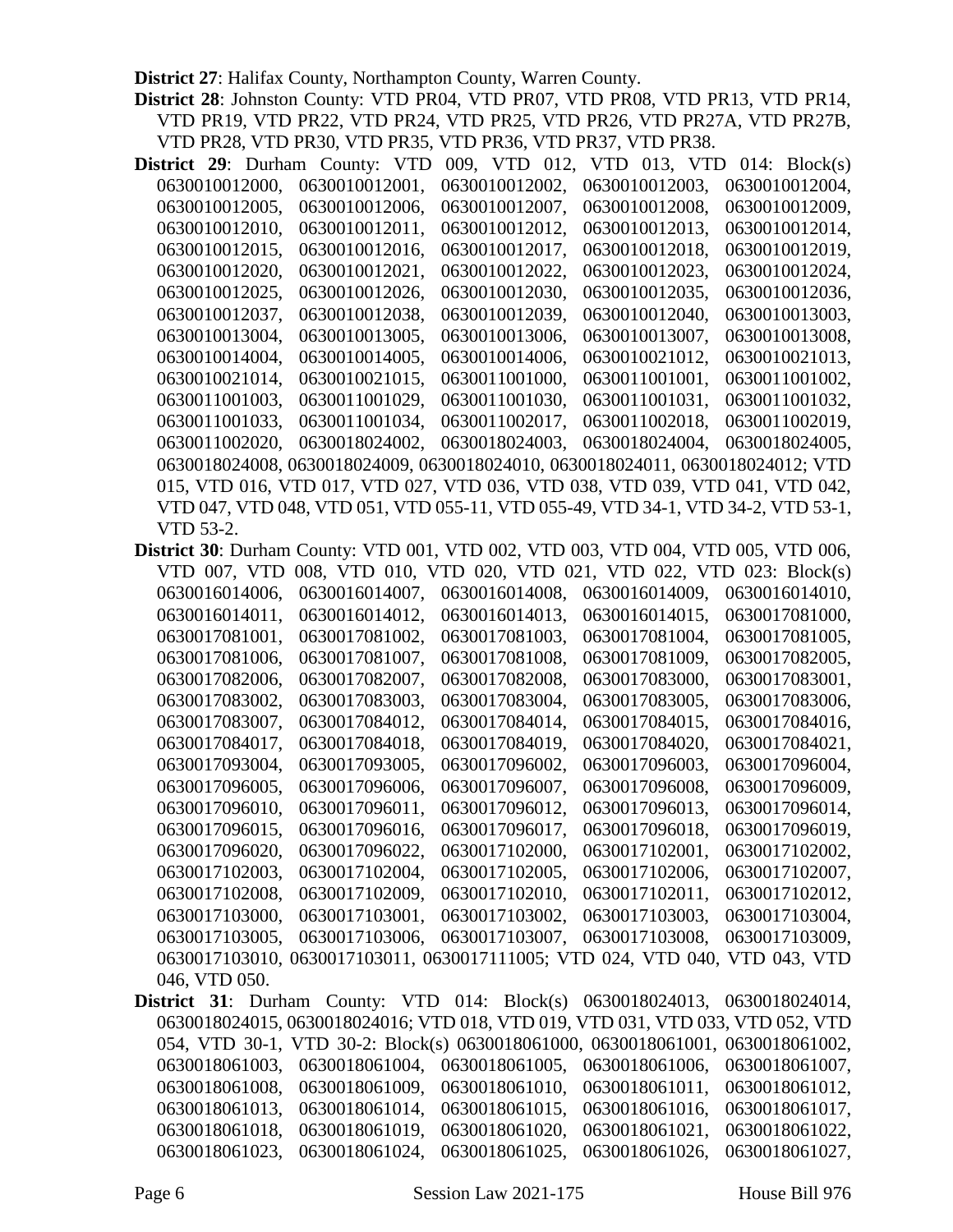| 0630018061028, | 0630018061029,                          | 0630018061030, | 0630018061031, | 0630018061032, |
|----------------|-----------------------------------------|----------------|----------------|----------------|
| 0630018061033. | 0630018061034,                          | 0630018061035, | 0630018064000, | 0630018064001, |
| 0630018064002. | 0630018064003.                          | 0630018064004, | 0630018064005, | 0630018064006, |
| 0630018064007. | 0630018064008.                          | 0630018064009. | 0630018064010, | 0630018064011, |
| 0630018064012. | 0630018064013.                          | 0630018064014, | 0630018064015, | 0630018111000. |
| 0630018111001. | 0630018111002.                          | 0630018111003. | 0630018111004, | 0630018111005, |
| 0630018111006, | 0630018111007,                          | 0630018111008. | 0630018112000, | 0630018112001, |
| 0630018112002, | 0630018112003.                          | 0630018112004, | 0630018112005, | 0630018112006, |
| 0630018112007. | 0630018113000,                          | 0630018113001, | 0630018113002. | 0630018114000, |
| 0630018114001, | 0630018114002,                          | 0630018114003. | 0630018114004, | 0630018114005, |
| 0630018114006, | 0630018114007,                          | 0630018115000, | 0630018115001, | 0630018115002, |
| 0630018115003. | 0630018115004,                          | 0630018115005. | 0630018115006, | 0630018115007, |
| 0630018115008. | 0630018115009,                          | 0630018115010. | 0630018115011, | 0630018115012. |
| 0630018115013. | 0630018115014,                          | 0630018116000, | 0630018116001, | 0630018116002. |
| 0630018116003, | 0630018116004,                          | 0630018116005, | 0630018116006. | 0630018116007, |
|                | 0630018116008, 0630018116009; VTD 35.3. |                |                |                |

- **District 32**: Granville County: VTD ANTI, VTD BERE, VTD BTNR, VTD CORI, VTD CRDL, VTD CRDM, VTD EAOX, VTD OKHL, VTD SALM, VTD SASS, VTD SOOX, VTD TYHO, VTD WOEL; Vance County.
- **District 33**: Wake County: VTD 01-01, VTD 01-02, VTD 01-05, VTD 01-06, VTD 01-07, VTD 01-09, VTD 01-13, VTD 01-14, VTD 01-19, VTD 01-20, VTD 01-21, VTD 01-22, VTD 01-23, VTD 01-25, VTD 01-26, VTD 01-27, VTD 01-34, VTD 01-35, VTD 01-50.
- **District 34**: Wake County: VTD 01-04, VTD 01-10, VTD 01-11, VTD 01-12, VTD 01-15, VTD 01-17, VTD 01-18, VTD 01-28, VTD 01-30, VTD 01-36, VTD 01-37, VTD 01-38, VTD 01-39, VTD 01-43, VTD 01-45, VTD 01-46, VTD 01-51, VTD 07-01, VTD 07-02, VTD 07-03, VTD 07-04, VTD 07-05, VTD 07-09, VTD 07-12.
- **District 35**: Wake County: VTD 02-03, VTD 14-01, VTD 14-02, VTD 19-03, VTD 19-05, VTD 19-07, VTD 19-09, VTD 19-11, VTD 19-12, VTD 19-15, VTD 19-18, VTD 19-19, VTD 19-20, VTD 19-21.
- **District 36**: Wake County: VTD 03-00, VTD 06-08, VTD 06-09, VTD 06-10, VTD 20-01, VTD 20-03, VTD 20-06A, VTD 20-06B, VTD 20-08, VTD 20-09, VTD 20-11, VTD 20-12.
- **District 37**: Wake County: VTD 06-04, VTD 06-05, VTD 12-01, VTD 12-02, VTD 12-04, VTD 12-05, VTD 12-06, VTD 12-07, VTD 12-08, VTD 12-09, VTD 15-01, VTD 15-03.
- **District 38**: Wake County: VTD 01-40, VTD 16-01, VTD 16-02, VTD 16-04, VTD 16-07, VTD 16-09, VTD 16-10, VTD 16-11, VTD 17-01, VTD 17-03, VTD 17-05, VTD 17-07, VTD 17-09.
- **District 39**: Wake County: VTD 09-01, VTD 09-02, VTD 09-03, VTD 10-01, VTD 10-02, VTD 10-03, VTD 10-04, VTD 17-02, VTD 17-04, VTD 17-06, VTD 17-12, VTD 17-13, VTD 19-16, VTD 19-17.
- **District 40**: Wake County: VTD 01-47, VTD 02-01, VTD 02-02, VTD 02-05, VTD 02-06, VTD 07-06, VTD 07-07, VTD 07-11, VTD 07-13, VTD 08-02, VTD 08-03, VTD 08-04, VTD 08-05, VTD 08-06, VTD 08-07, VTD 08-08, VTD 08-09, VTD 08-10, VTD 08-11, VTD 13-02.
- **District 41**: Wake County: VTD 04-13, VTD 04-19, VTD 05-01, VTD 05-06, VTD 05-07, VTD 20-04, VTD 20-10, VTD 20-14, VTD 20-15, VTD 20-16, VTD 20-17.
- **District 42**: Cumberland County: VTD CC03, VTD CC17, VTD CC21, VTD CC33, VTD G11B, VTD G2A, VTD G2B, VTD G2C-1, VTD G2C-2, VTD G2D, VTD G2E-1, VTD G2E-2, VTD SL78-3.
- **District 43**: Cumberland County: VTD CC01, VTD CC04, VTD CC05, VTD CC06, VTD CC07, VTD CC08, VTD CC10, VTD CC12, VTD CC13, VTD CC14, VTD CC15, VTD CC16, VTD CC18, VTD CC19, VTD EO61-1, VTD EO61-2, VTD G1A, VTD G1B, VTD G3A-2,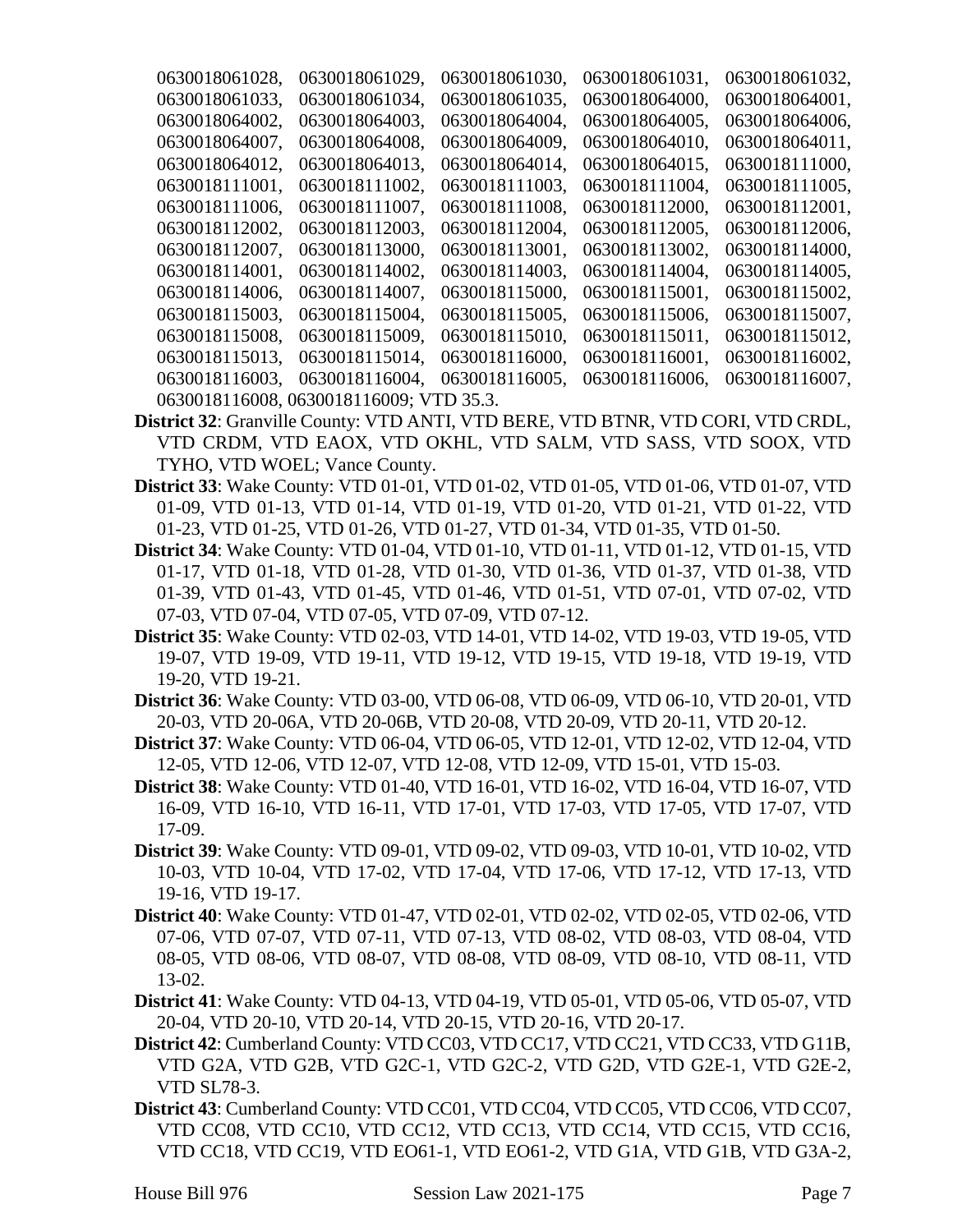VTD G3B, VTD G3C, VTD G4A, VTD G4B, VTD G4C, VTD G6A, VTD G7A, VTD G7B, VTD LI65.

- **District 44**: Cumberland County: VTD AH49, VTD CC24, VTD CC25, VTD CC26, VTD CC27, VTD CC29, VTD CC31, VTD CC32, VTD CC34, VTD CL57-1, VTD CL57-2, VTD G5A-1, VTD G5A-2, VTD G5B-1, VTD G5B-2, VTD G5C, VTD LR63, VTD MB62, VTD MR02.
- **District 45**: Cumberland County: VTD AL51, VTD CU02, VTD G10A, VTD G10B, VTD G10C, VTD G3A-1, VTD G6B, VTD G6C, VTD G8A, VTD G8B, VTD G8C, VTD G8D, VTD G9A, VTD G9B-1, VTD G9B-2, VTD SH77.
- **District 46**: Columbus County, Robeson County: VTD 001, VTD 003, VTD 007, VTD 008, VTD 019, VTD 020, VTD 029, VTD 036, VTD 037, VTD 038, VTD 039, VTD 040, VTD 041, VTD 05A.
- **District 47**: Robeson County: VTD 002, VTD 004, VTD 009, VTD 010, VTD 011, VTD 012, VTD 013, VTD 014, VTD 015, VTD 016, VTD 017, VTD 021, VTD 022, VTD 023, VTD 024, VTD 025, VTD 028, VTD 030, VTD 033, VTD 034, VTD 035, VTD 11A, VTD 18A, VTD 26A, VTD 32A.
- **District 48**: Hoke County, Scotland County.
- **District 49**: Wake County: VTD 01-03, VTD 01-16, VTD 01-29, VTD 01-33, VTD 04-05, VTD 04-08, VTD 04-17, VTD 04-18, VTD 04-21, VTD 05-03, VTD 05-05, VTD 05-08, VTD 07-10, VTD 11-01, VTD 11-02.
- **District 50**: Caswell County, Orange County: VTD CA, VTD CG, VTD CP, VTD CS1, VTD CW, VTD CX, VTD EF, VTD ENO, VTD GB, VTD H, VTD HE, VTD OG, VTD PA, VTD SJ, VTD SM, VTD TO, VTD WC, VTD WH.
- **District 51**: Lee County, Moore County: VTD CAM, VTD CAR, VTD LTR, VTD VSS.
- **District 52**: Moore County: VTD EAB, VTD EKWD, VTD EUR-WP, VTD EWD, VTD NSP, VTD PBF, VTD PDN, VTD SSP, VTD WAB, VTD WKWD; Richmond County.
- **District 53**: Harnett County: VTD PR20, VTD PR24, VTD PR25, VTD PR26, VTD PR29, VTD PR31, VTD PR32; Johnston County: VTD PR12A, VTD PR23A, VTD PR23B, VTD PR31A, VTD PR31B, VTD PR33.
- **District 54**: Chatham County, Randolph County: VTD LB, VTD ST.
- **District 55**: Anson County, Union County: VTD 002, VTD 003, VTD 007, VTD 008, VTD 009, VTD 011, VTD 019, VTD 023, VTD 024, VTD 025, VTD 026, VTD 027, VTD 031, VTD 036, VTD 042, VTD 043, VTD 17A.
- **District 56**: Orange County: VTD CB, VTD CF, VTD CH, VTD CO, VTD DA, VTD DM, VTD EA1, VTD EH, VTD ES, VTD GL, VTD HF, VTD KM, VTD LC, VTD NC, VTD NS, VTD OW, VTD RE, VTD RF, VTD TH, VTD UNC, VTD WD, VTD WDS, VTD WW.
- **District 57**: Guilford County: VTD CG1, VTD CG2, VTD CG3A, VTD CG3B, VTD FR3, VTD G02, VTD G03, VTD G04, VTD G05, VTD G06, VTD G07, VTD G08, VTD G09, VTD G10, VTD G21, VTD G22, VTD G24, VTD G25, VTD G26, VTD G27, VTD G28, VTD G29, VTD G40A2, VTD MON1, VTD MON2A, VTD MON2B, VTD SF3.
- **District 58**: Guilford County: VTD FR1, VTD G36, VTD G37, VTD G38, VTD G43, VTD G48, VTD G49, VTD G50, VTD G51, VTD G53, VTD G54, VTD G55, VTD G56, VTD G57, VTD G58, VTD G59, VTD G60, VTD G61, VTD G62, VTD G65, VTD G66, VTD SUM1, VTD SUM2, VTD SUM3.
- **District 59**: Guilford County: VTD FEN1, VTD FEN2, VTD G75, VTD GIB, VTD GR, VTD JEF1, VTD JEF2, VTD JEF3, VTD JEF4, VTD MON3, VTD NCGR1, VTD NCGR2, VTD NCLAY1, VTD NCLAY2, VTD NMAD, VTD NWASH, VTD PG1, VTD PG2, VTD RC1, VTD RC2, VTD SCLAY, VTD SMAD, VTD SUM4, VTD SWASH.
- **District 60**: Guilford County: VTD FR2, VTD G63, VTD G64, VTD H01, VTD H02, VTD H03, VTD H04, VTD H05, VTD H06, VTD H07, VTD H08, VTD H09, VTD H10, VTD H11,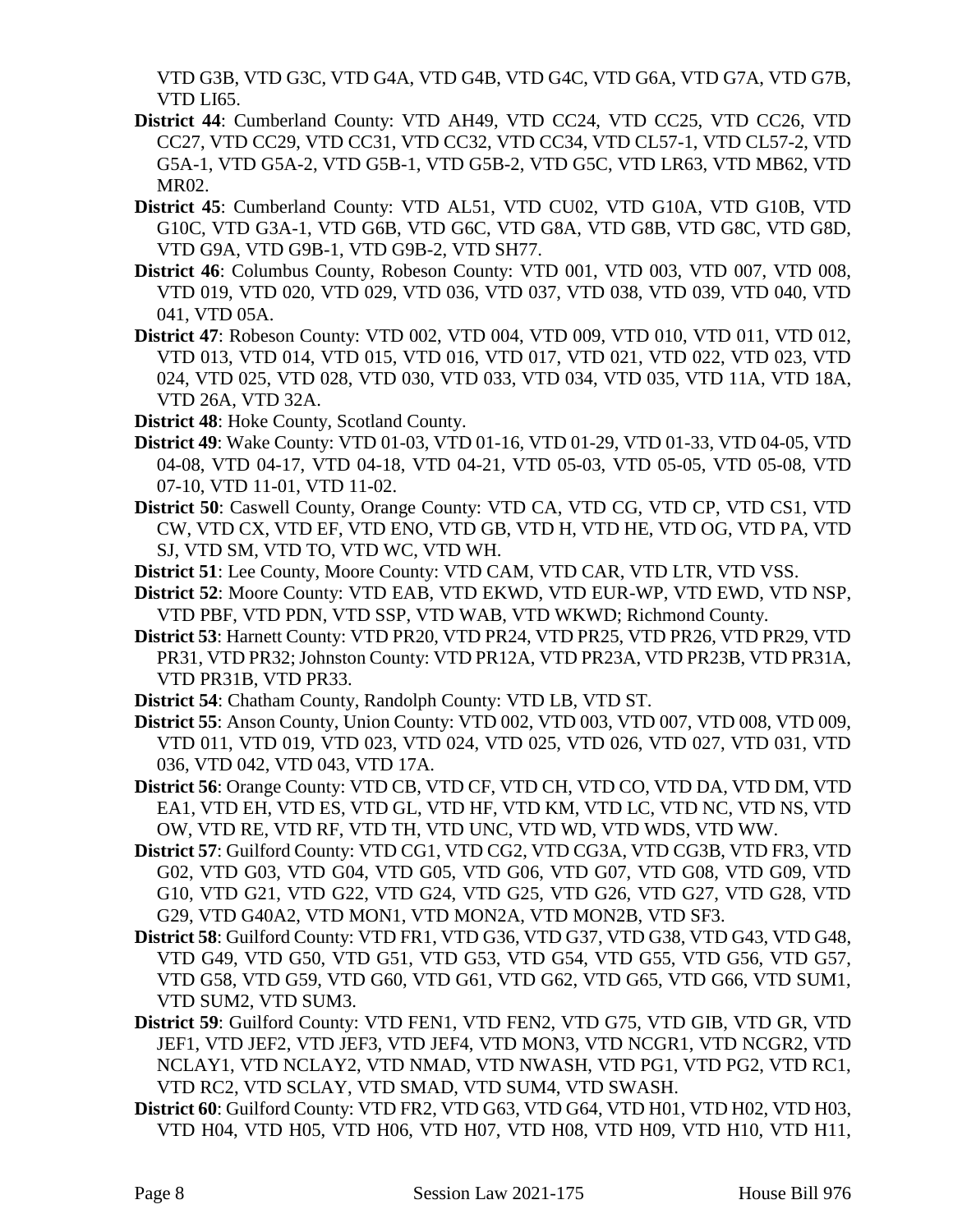VTD H12, VTD H17, VTD H18, VTD H19A, VTD H19B, VTD H28, VTD H29A, VTD H29B, VTD JAM1, VTD JAM2, VTD JAM3, VTD JAM4, VTD JAM5.

- **District 61**: Guilford County: VTD G01, VTD G11, VTD G12, VTD G13, VTD G14, VTD G15, VTD G16, VTD G17, VTD G18, VTD G19, VTD G20, VTD G23, VTD G30, VTD G31, VTD G32, VTD G33, VTD G34, VTD G35, VTD G39, VTD G40A1, VTD G40B, VTD G44, VTD G45, VTD G46, VTD G47, VTD G52, VTD G67, VTD G68, VTD G69, VTD G70, VTD G71, VTD G72, VTD G73, VTD G74.
- **District 62**: Guilford County: VTD FR4, VTD FR5A, VTD FR5B, VTD G41A, VTD G41B, VTD G42A, VTD G42B, VTD H13, VTD H14, VTD H15, VTD H16, VTD H20A, VTD H20B, VTD H21, VTD H22, VTD H23, VTD H24, VTD H25, VTD H26, VTD H27-A, VTD H27-B, VTD NDRI, VTD OR1, VTD OR2, VTD SDRI, VTD SF1, VTD SF2, VTD SF4, VTD STOK.
- **District 63**: Alamance County: VTD 005, VTD 011, VTD 013, VTD 063, VTD 064, VTD 06E, VTD 06N, VTD 06S, VTD 06W, VTD 09N, VTD 103, VTD 10N, VTD 10S, VTD 124, VTD 126, VTD 129, VTD 12E, VTD 12N, VTD 12W.
- **District 64**: Alamance County: VTD 001, VTD 002, VTD 004, VTD 007, VTD 035, VTD 03C, VTD 03N, VTD 03S, VTD 03W, VTD 08N, VTD 08S, VTD 09S, VTD 1210, VTD 125, VTD 127, VTD 128, VTD 12S, VTD 3N2.
- **District 65**: Rockingham County.
- **District 66**: Wake County: VTD 01-42, VTD 01-44, VTD 02-04, VTD 13-01, VTD 13-05, VTD 13-06, VTD 13-07, VTD 13-08, VTD 13-09, VTD 13-10, VTD 13-11, VTD 17-10, VTD 17-11, VTD 19-13, VTD 19-14.
- **District 67**: Montgomery County, Stanly County.
- **District 68**: Union County: VTD 018, VTD 021, VTD 022, VTD 033, VTD 040, VTD 041, VTD 17B, VTD 20A, VTD 20B, VTD 28A, VTD 28B, VTD 28C, VTD 28D, VTD 29A, VTD 29B, VTD 29C.
- **District 69**: Union County: VTD 001, VTD 004, VTD 005, VTD 006, VTD 010, VTD 012, VTD 013, VTD 014, VTD 015, VTD 016, VTD 030, VTD 032, VTD 034, VTD 035, VTD 039, VTD 37A, VTD 37B, VTD 38A, VTD 38B.
- **District 70**: Randolph County: VTD AE, VTD AN, VTD AR, VTD AS, VTD AW, VTD BC, VTD LC, VTD NM, VTD RN, VTD TB, VTD TR, VTD TT.
- **District 71**: Forsyth County: VTD 082, VTD 083, VTD 122, VTD 305, VTD 401, VTD 405, VTD 501, VTD 502, VTD 503, VTD 504, VTD 505, VTD 506, VTD 507, VTD 601, VTD 602, VTD 603, VTD 604, VTD 605, VTD 606, VTD 607.
- **District 72**: Forsyth County: VTD 201, VTD 203, VTD 204, VTD 205, VTD 206, VTD 301, VTD 302, VTD 303, VTD 304, VTD 306, VTD 402, VTD 403, VTD 404, VTD 701, VTD 702, VTD 703, VTD 704, VTD 706, VTD 707, VTD 801, VTD 802, VTD 803, VTD 804, VTD 805, VTD 806, VTD 808, VTD 809, VTD 901, VTD 902, VTD 906, VTD 907, VTD 908.
- **District 73**: Cabarrus County: VTD 01-02, VTD 01-04, VTD 01-07, VTD 01-08, VTD 01-10, VTD 01-11, VTD 02-02, VTD 02-03, VTD 08-00, VTD 09-00, VTD 10-00, VTD 11-01, VTD 11-02, VTD 12-06, VTD 12-12.
- **District 74**: Forsyth County: VTD 051, VTD 052, VTD 053, VTD 054, VTD 055, VTD 071, VTD 072, VTD 073, VTD 074, VTD 075, VTD 091, VTD 123, VTD 131, VTD 132, VTD 133, VTD 705, VTD 708, VTD 709, VTD 807.
- **District 75**: Forsyth County: VTD 011, VTD 012, VTD 013, VTD 014, VTD 015, VTD 021, VTD 042, VTD 043, VTD 061, VTD 062, VTD 063, VTD 064, VTD 065, VTD 066, VTD 067, VTD 068, VTD 081, VTD 111, VTD 112.
- **District 76**: Rowan County: VTD 001, VTD 008, VTD 010, VTD 011, VTD 012, VTD 015, VTD 018, VTD 021, VTD 022, VTD 023, VTD 025, VTD 026, VTD 028, VTD 030, VTD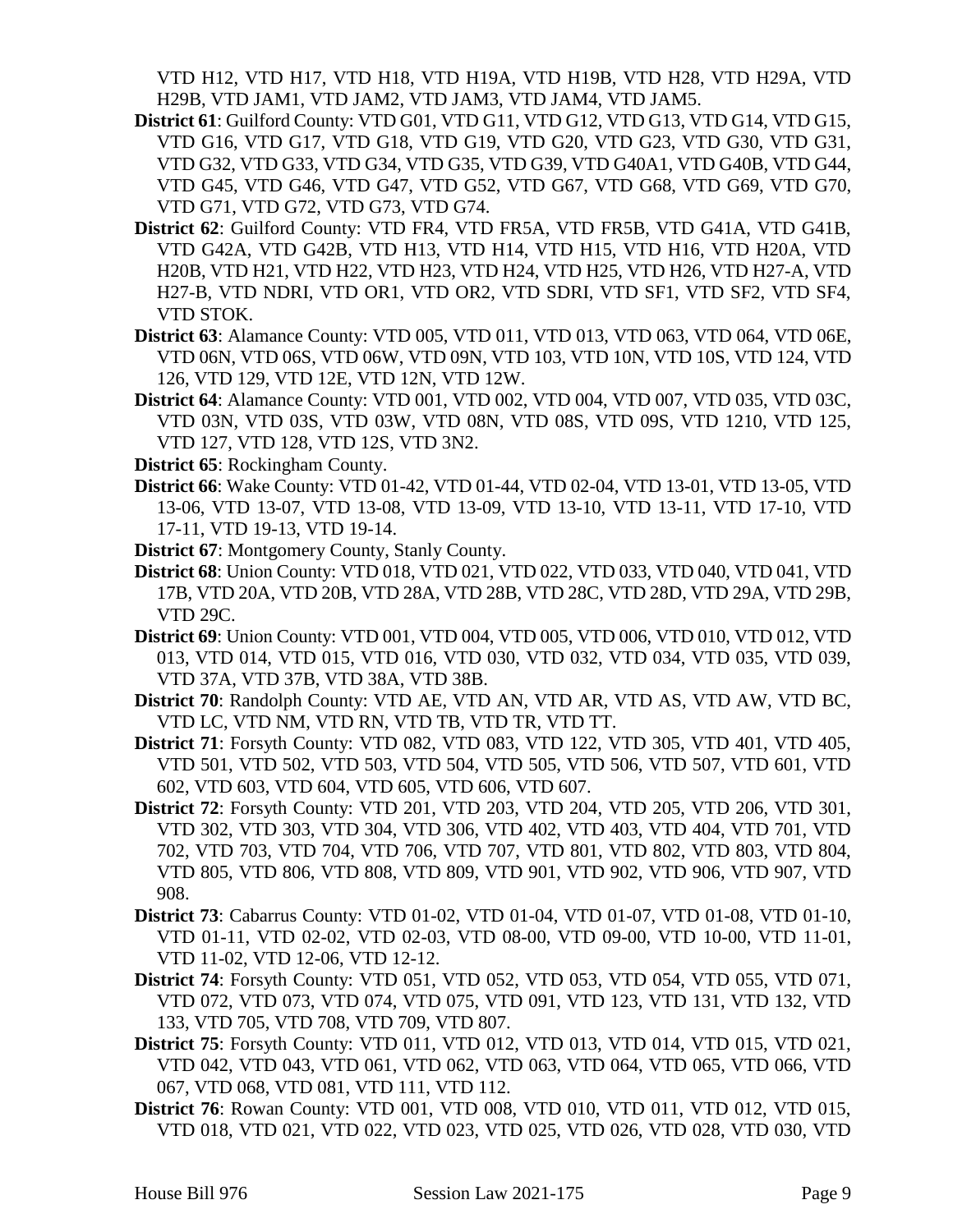031, VTD 034, VTD 035, VTD 036, VTD 038, VTD 039, VTD 040, VTD 041, VTD 042, VTD 045, VTD 14A.

- **District 77**: Davie County, Rowan County: VTD 007, VTD 024, VTD 027, VTD 029, VTD 032; Yadkin County.
- **District 78**: Moore County: VTD BEN, VTD DHR, VTD PHA1, VTD PHA2, VTD PHB1, VTD PHB2, VTD PHC, VTD RBN, VTD SLS, VTD TLT, VTD WEM, VTD WND; Randolph County: VTD DR, VTD GR, VTD PR, VTD RM, VTD SE, VTD SO, VTD SW, VTD UG.
- **District 79**: Beaufort County, Dare County: VTD AVON, VTD BUX, VTD CHCA, VTD COL, VTD EL, VTD FRCO, VTD HAT, VTD KDH: Block(s) 0559703021010, 0559703021016, 0559703021022, 0559703021023, 0559703021024, 0559703021025, 0559703021027, 0559703021029, 0559703021030, 0559703021032, 0559703021069, 0559703021070; VTD MATO, VTD MH, VTD NGHD, VTD STPT, VTD WAN; Hyde County, Pamlico County.
- **District 80**: Davidson County: VTD 008, VTD 012, VTD 014, VTD 016, VTD 018, VTD 020, VTD 042, VTD 044, VTD 054, VTD 056, VTD 060, VTD 062, VTD 064, VTD 066, VTD 068, VTD 070, VTD 072, VTD 074, VTD 076, VTD 088, VTD 80A, VTD 86A.
- **District 81**: Davidson County: VTD 004, VTD 006, VTD 010, VTD 022, VTD 024, VTD 026, VTD 028, VTD 030, VTD 032, VTD 034, VTD 036, VTD 038, VTD 040, VTD 046, VTD 048, VTD 050, VTD 052, VTD 058, VTD 078, VTD 082, VTD 084.
- **District 82**: Cabarrus County: VTD 02-01, VTD 02-05, VTD 02-06, VTD 04-01, VTD 04-03, VTD 04-08, VTD 04-11, VTD 04-12, VTD 04-13, VTD 05-00, VTD 06-00, VTD 07-00, VTD 12-03, VTD 12-04, VTD 12-05, VTD 12-08, VTD 12-09, VTD 12-10, VTD 12-11, VTD 12-13.
- **District 83**: Cabarrus County: VTD 02-07, VTD 02-08, VTD 02-09, VTD 03-00, VTD 04-09; Rowan County: VTD 002, VTD 003, VTD 004, VTD 009, VTD 013, VTD 016, VTD 017, VTD 033, VTD 044, VTD 05A, VTD 19A.
- **District 84**: Iredell County: VTD BA, VTD BE, VTD CD, VTD CH-A, VTD CH-B, VTD CS, VTD EM, VTD NH, VTD OL, VTD SB, VTD SH-A, VTD ST1, VTD ST2, VTD ST3, VTD ST4, VTD ST5, VTD ST6, VTD TB, VTD UG.
- **District 85**: Avery County, McDowell County: VTD DYSART, VTD FORT-1, VTD FORT-2, VTD GLENWD, VTD HIGGIN, VTD MAR-1, VTD MAR-2, VTD MAR-3, VTD MAR-4, VTD MAR-5, VTD N.COVE, VTD NEBO, VTD PLEASA, VTD T.COVE, VTD WEST-M; Mitchell County, Yancey County.
- **District 86**: Burke County.
- **District 87**: Caldwell County, Watauga County: VTD 004, VTD 009.
- **District 88**: Mecklenburg County: VTD 008, VTD 009, VTD 010, VTD 011, VTD 012, VTD 018, VTD 019, VTD 020, VTD 021, VTD 022, VTD 023, VTD 024, VTD 031, VTD 032, VTD 041, VTD 048, VTD 071, VTD 074.
- **District 89**: Catawba County: VTD 001, VTD 002, VTD 003, VTD 005, VTD 006, VTD 009, VTD 010, VTD 020, VTD 021, VTD 022, VTD 025, VTD 027, VTD 031, VTD 032, VTD 034, VTD 040, VTD 041; Iredell County: VTD FT, VTD SH-B.
- **District 90**: Surry County, Wilkes County: VTD 105, VTD 106, VTD 107, VTD 117, VTD 123, VTD 124.
- **District 91**: Forsyth County: VTD 031, VTD 032, VTD 033, VTD 034, VTD 092, VTD 101, VTD 207, VTD 903, VTD 904, VTD 905, VTD 909; Stokes County.
- **District 92**: Mecklenburg County: VTD 039, VTD 040, VTD 053, VTD 081, VTD 122, VTD 200, VTD 229, VTD 230, VTD 243.
- **District 93**: Alleghany County, Ashe County, Watauga County: VTD 001, VTD 002, VTD 003, VTD 005, VTD 006, VTD 007, VTD 008, VTD 010, VTD 011, VTD 012, VTD 013, VTD 014, VTD 015, VTD 016, VTD 017, VTD 018, VTD 019, VTD 020.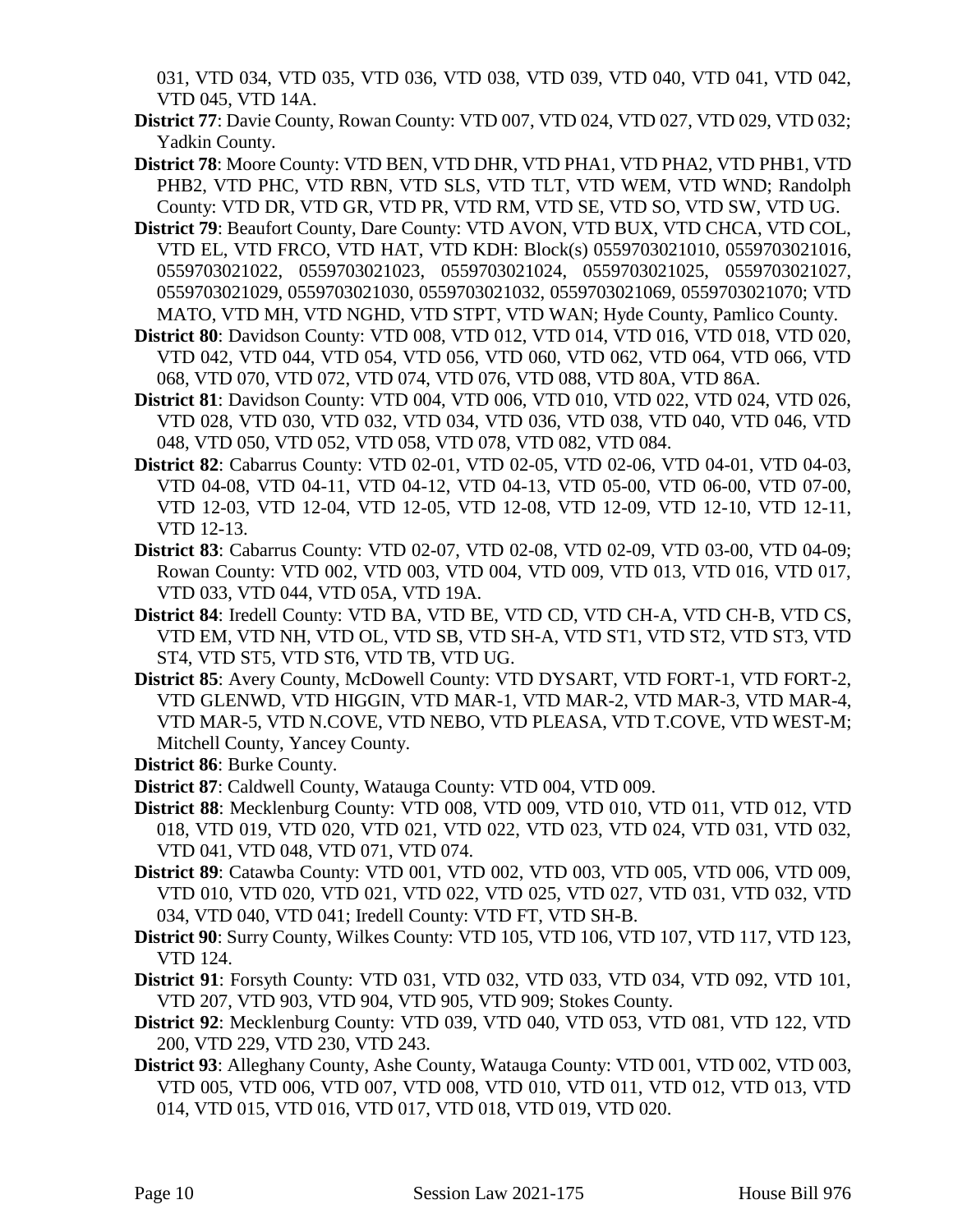**District 94**: Alexander County, Wilkes County: VTD 101, VTD 102, VTD 103, VTD 104, VTD 108, VTD 109, VTD 111, VTD 112, VTD 113A, VTD 114, VTD 115A, VTD 118, VTD 119, VTD 120, VTD 121, VTD 122, VTD 125, VTD 126, VTD 127, VTD 128, VTD 129.

**District 95**: Iredell County: VTD CC1, VTD CC2, VTD CC3, VTD CC4, VTD DV1-A, VTD DV1-B, VTD DV2-A, VTD DV2-B.

**District 96**: Catawba County: VTD 004, VTD 007, VTD 008, VTD 011, VTD 012, VTD 013, VTD 014, VTD 015, VTD 016, VTD 017, VTD 019, VTD 023, VTD 024, VTD 026, VTD 028, VTD 029, VTD 030, VTD 033, VTD 035, VTD 036, VTD 037, VTD 038, VTD 039.

**District 97**: Lincoln County.

| <b>District 98</b> : Mecklenburg County: VTD 127, VTD 133, VTD 134: Block(s) 1190062102026, |                                                       |                |                                                                               |                |
|---------------------------------------------------------------------------------------------|-------------------------------------------------------|----------------|-------------------------------------------------------------------------------|----------------|
| 1190062141000,                                                                              | 1190062141001,                                        | 1190062141002. | 1190062141003.                                                                | 1190062141004, |
| 1190062141005,                                                                              | 1190062141006.                                        | 1190062141007. | 1190062141008.                                                                | 1190062141009, |
| 1190062141010,                                                                              | 1190062141011.                                        | 1190062141012. | 1190062141013.                                                                | 1190062142004, |
| 1190062142009,                                                                              | 1190062142010,                                        | 1190062142011, | 1190062142012,                                                                | 1190062142013. |
| 1190062142014,                                                                              | 1190062142015,                                        | 1190062142016, | 1190062142023,                                                                | 1190062211013, |
| 1190062211014,                                                                              | 1190062211015,                                        | 1190062211017, | 1190062211018,                                                                | 1190062211019, |
| 1190062211020,                                                                              | 1190062211021,                                        | 1190062211022. | 1190062211023.                                                                | 1190062211024, |
| 1190062211025,                                                                              | 1190062211034,                                        | 1190062211035. | 1190062211036,                                                                | 1190062211037, |
| 1190062211038,                                                                              | 1190062211039,                                        | 1190062211040, | 1190062211041,                                                                | 1190062211042, |
| 1190062211043.                                                                              | 1190062211044,                                        | 1190062211045. | 1190062211046,                                                                | 1190062211047, |
| 1190062211055,                                                                              | 1190062211056,                                        | 1190062211057, | 1190062211058,                                                                | 1190062211059, |
| 1190062211060,                                                                              | 1190062211061,                                        | 1190062211062. | 1190062211063.                                                                | 1190062211064, |
| 1190062211065,                                                                              | 1190062211066.                                        | 1190062211068. | 1190062211069,                                                                | 1190062211070. |
| 1190062211071.                                                                              | 1190062211072.                                        | 1190062211073. | 1190062211074,                                                                | 1190062211075, |
|                                                                                             |                                                       |                | 1190062211076, 1190062211077, 1190062211079, 1190062211082; VTD 142, VTD 143, |                |
|                                                                                             | VTD 202, VTD 206, VTD 207, VTD 208, VTD 240, VTD 242. |                |                                                                               |                |

- **District 99**: Mecklenburg County: VTD 004, VTD 060, VTD 062, VTD 083, VTD 094, VTD 095, VTD 104, VTD 115, VTD 116, VTD 123, VTD 149, VTD 201, VTD 203, VTD 204.1, VTD 205.
- **District 100**: Mecklenburg County: VTD 005, VTD 006, VTD 007, VTD 017, VTD 033, VTD 034, VTD 035, VTD 036, VTD 045, VTD 046, VTD 047, VTD 063, VTD 064, VTD 066, VTD 084, VTD 099, VTD 102, VTD 108, VTD 117, VTD 125, VTD 130.
- **District 101**: Mecklenburg County: VTD 079, VTD 080, VTD 089, VTD 150, VTD 209, VTD 210, VTD 211, VTD 222, VTD 223.1, VTD 224.
- **District 102**: Mecklenburg County: VTD 001, VTD 002, VTD 003, VTD 013, VTD 014, VTD 015, VTD 027, VTD 028, VTD 029, VTD 030, VTD 042, VTD 043, VTD 044, VTD 054, VTD 056, VTD 061, VTD 082, VTD 109, VTD 124.
- **District 103**: Mecklenburg County: VTD 090, VTD 091, VTD 113, VTD 136, VTD 215, VTD 216, VTD 217, VTD 218, VTD 219, VTD 220, VTD 221, VTD 227, VTD 233, VTD 234, VTD 235, VTD 236.
- **District 104**: Mecklenburg County: VTD 057, VTD 065, VTD 067, VTD 068, VTD 069, VTD 070, VTD 072, VTD 073, VTD 075, VTD 076, VTD 085, VTD 086, VTD 092, VTD 093, VTD 096, VTD 100, VTD 101, VTD 103, VTD 106, VTD 110, VTD 111, VTD 112, VTD 118, VTD 119, VTD 121, VTD 131.
- **District 105**: Mecklenburg County: VTD 087, VTD 088, VTD 129, VTD 137, VTD 139.1, VTD 140, VTD 144, VTD 148, VTD 225, VTD 226, VTD 231, VTD 232.
- **District 106**: Mecklenburg County: VTD 105, VTD 107.1, VTD 126, VTD 128, VTD 132, VTD 141, VTD 146, VTD 212, VTD 237, VTD 239.
- **District 107**: Mecklenburg County: VTD 016, VTD 025, VTD 026, VTD 055, VTD 134: Block(s) 1190062122003, 1190062122004, 1190062122005, 1190062122006, 1190062122007, 1190062122008, 1190062122009, 1190062122010, 1190062122011,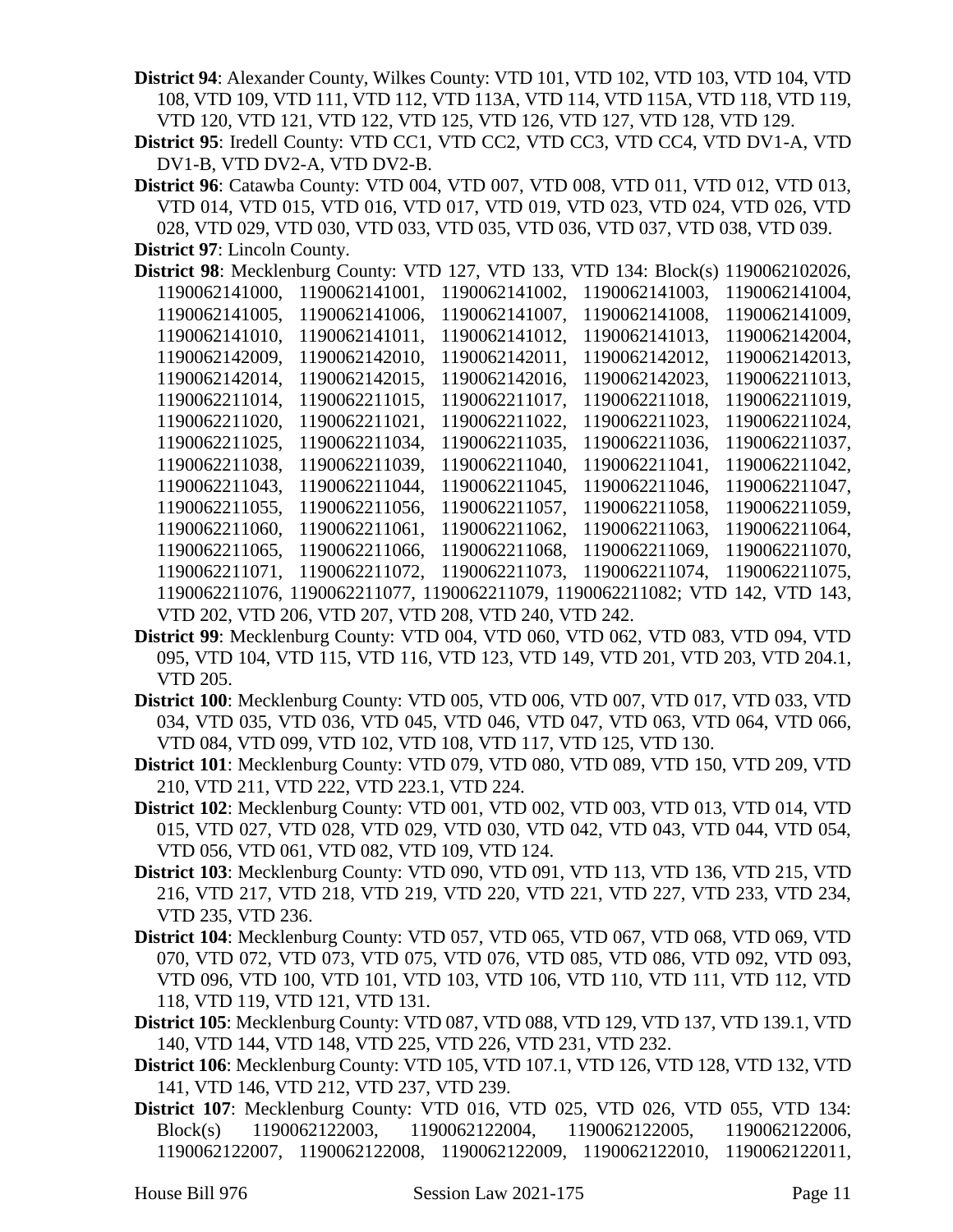| 1190062122012,  | 1190062122013, | 1190062122014, | 1190062122015.                                                                 | 1190062122016. |
|-----------------|----------------|----------------|--------------------------------------------------------------------------------|----------------|
| 1190062122017,  | 1190062122018. | 1190062122019, | 1190062122020.                                                                 | 1190062122021, |
| 1190062122022,  | 1190062122023, | 1190062141014, | 1190062141015,                                                                 | 1190062142000. |
| 1190062142001,  | 1190062142002, | 1190062142003, | 1190062142005.                                                                 | 1190062142007. |
| 1190062142008,  | 1190062142017, | 1190062142018, | 1190062142019,                                                                 | 1190062142020. |
| 1190062142021,  | 1190062142022, | 1190062142024, | 1190062241003,                                                                 | 1190062241004, |
| 1190062241014,  | 1190062241015, | 1190062241016, | 1190062241017,                                                                 | 1190062241018, |
| 1190062241019,  | 1190062241020, | 1190062241021, | 1190062241022,                                                                 | 1190062241023, |
| 1190062241024,  | 1190062241025, | 1190062241026, | 1190062241027,                                                                 | 1190062241028, |
| 1190062241029,  | 1190062241030, | 1190062241031, | 1190062241032.                                                                 | 1190062241033, |
| 1190062241034,  | 1190062241035, | 1190062241036, | 1190062241037,                                                                 | 1190062241038, |
| 1190062241039,  | 1190062241040, | 1190062241041, | 1190062241042,                                                                 | 1190062241043, |
| 1190062241044,  | 1190062241045, | 1190062241046, | 1190062241047,                                                                 | 1190062241048, |
| 1190062241049,  | 1190062241050, | 1190062241051, | 1190062241052,                                                                 | 1190062241053, |
| 1190062241054,  | 1190062241055, | 1190062241056. | 1190062241057,                                                                 | 1190062241058. |
| 1190062241059,  | 1190062241060, | 1190062241061, | 1190062241062,                                                                 | 1190062241063, |
| 1190062241064,  | 1190062241065, | 1190062241066, | 1190062241067,                                                                 | 1190062241068, |
| 1190062241069.  | 1190062241070. | 1190062241071, | 1190062241072.                                                                 | 1190062241073. |
| 1190062241074,  | 1190062241075. | 1190062241076. | 1190062241077.                                                                 | 1190062241078. |
| 1190062241079.  | 1190062241080, | 1190062241081, | 1190062241082.                                                                 | 1190062241083. |
| 1190062241084,  | 1190062241085, | 1190062241086, | 1190062241087,                                                                 | 1190062241088, |
| 1190062241089,  | 1190062241097. | 1190062241099, | 1190062241100,                                                                 | 1190062241101, |
| 1190062241102.  | 1190062241103. | 1190062241104. | 1190062241106.                                                                 | 1190062241107. |
|                 |                |                | 1190062241109, 1190062241111; VTD 135, VTD 145, VTD 151, VTD 213, VTD 214, VTD |                |
| 238.1, VTD 241. |                |                |                                                                                |                |

- **District 108**: Gaston County: VTD 001, VTD 003, VTD 005, VTD 007, VTD 008, VTD 009, VTD 011, VTD 012, VTD 013, VTD 014, VTD 025, VTD 026, VTD 030, VTD 032, VTD 039, VTD 042, VTD 043, VTD 044, VTD 045, VTD 046.
- **District 109**: Gaston County: VTD 002, VTD 004, VTD 010, VTD 015, VTD 016, VTD 017, VTD 018, VTD 019, VTD 023, VTD 024, VTD 027, VTD 028, VTD 029, VTD 031.
- **District 110**: Cleveland County: VTD CASAR, VTD FALSTN, VTD KINGST, VTD LAWNDL, VTD MULLS, VTD OAKGRV, VTD POLKVL, VTD S 5, VTD S-4A, VTD WACO; Gaston County: VTD 006, VTD 020, VTD 021, VTD 022, VTD 033, VTD 034, VTD 035, VTD 036, VTD 037, VTD 038, VTD 040, VTD 041.
- **District 111**: Cleveland County: VTD 0S-C, VTD 0S-S, VTD BETHWR, VTD BR, VTD GROVER, VTD KM N, VTD KM S, VTD LATT, VTD MRB-YO, VTD RIPPY, VTD SHANGI; Rutherford County: VTD 011, VTD 019, VTD 03A, VTD 05A, VTD 09A, VTD 10A.
- **District 112**: Mecklenburg County: VTD 037, VTD 038, VTD 049, VTD 050, VTD 051, VTD 052, VTD 058, VTD 059, VTD 077, VTD 097, VTD 098, VTD 114, VTD 120, VTD 138, VTD 147, VTD 228, VTD 78.1.
- **District 113**: Henderson County: VTD AR, VTD AT, VTD CB, VTD EF, VTD FR, VTD GR, VTD RR, VTD SB; McDowell County: VTD CCREEK, VTD M.COVE; Polk County, Rutherford County: VTD 013, VTD 014, VTD 018, VTD 027, VTD 028, VTD 029, VTD 030, VTD 034, VTD 04A, VTD 06A, VTD 16A.
- **District 114**: Buncombe County: VTD 1.1, VTD 10.1, VTD 11.1, VTD 12.1, VTD 13.1, VTD 14.2, VTD 14.3, VTD 15.1, VTD 16.2, VTD 17.1, VTD 2.1, VTD 20.1, VTD 24.1, VTD 26.1, VTD 28.1, VTD 3.1, VTD 4.1, VTD 42.1, VTD 43.2, VTD 5.1, VTD 50.1, VTD 51.2, VTD 58.1, VTD 59.1, VTD 67.1, VTD 69.1, VTD 7.1, VTD 70.1, VTD 71.1.
- **District 115**: Buncombe County: VTD 21.1, VTD 22.2, VTD 23.2, VTD 23.3, VTD 25.1, VTD 27.2, VTD 29.2, VTD 32.1, VTD 33.2, VTD 33.3, VTD 34.1, VTD 35.1, VTD 36.1, VTD